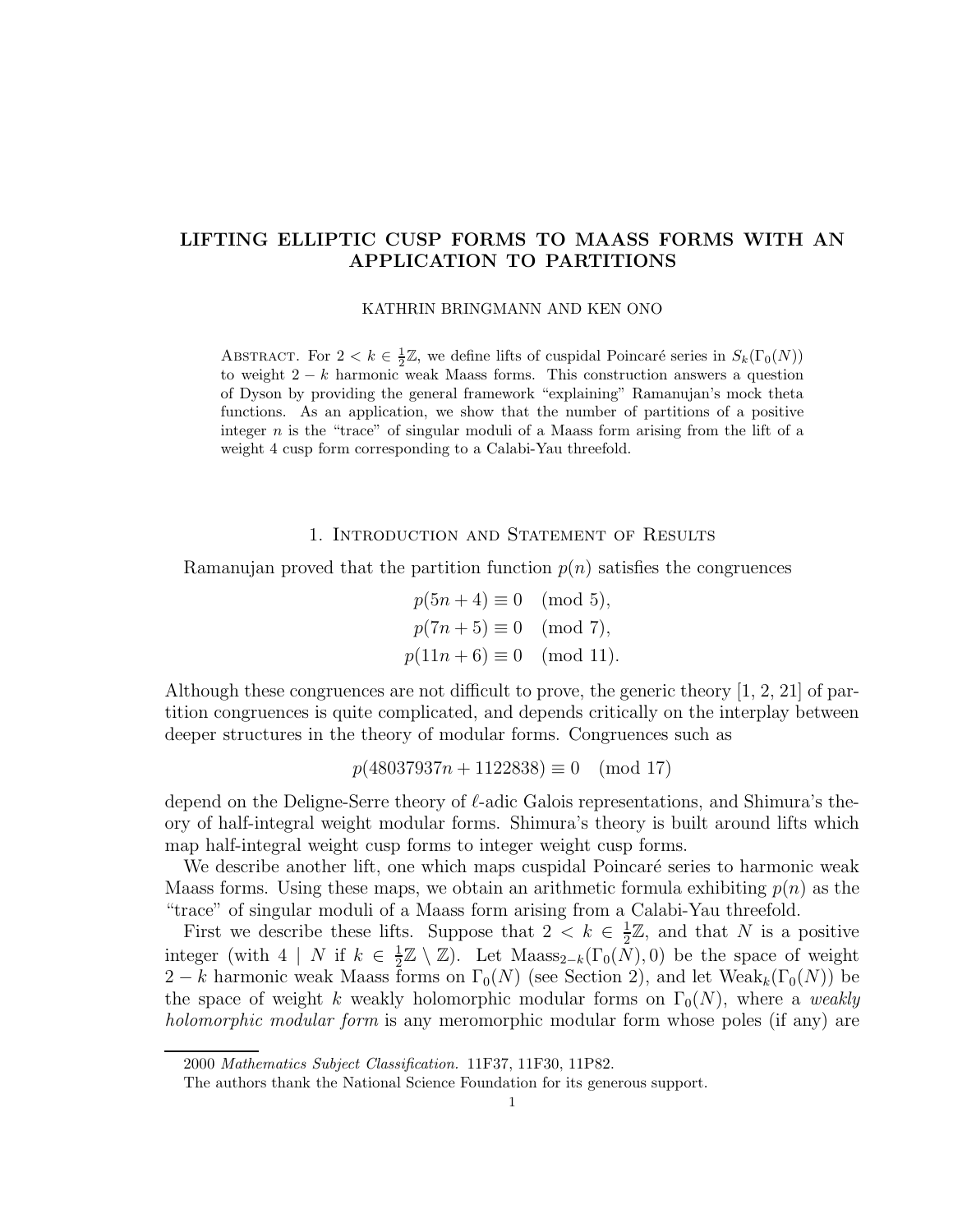### 2 KATHRIN BRINGMANN AND KEN ONO

supported at cusps. The differential operator  $\xi_w := 2iy^w \frac{\partial}{\partial \overline{z}}$  defines a map

 $\xi_{2-k}$ : Maass<sub>2−k</sub>( $\Gamma_0(N), 0$ ) → Weak<sub>k</sub>( $\Gamma_0(N)$ ).

Let  $\text{Maass}_{2-k}^*(\Gamma_0(N))$  be the subspace of those  $f(z) \in \text{Maass}_{2-k}(\Gamma_0(N),0)$  for which  $\xi_{2-k}(f(z)) \in S_k(\Gamma_0(N))$ , the weight k elliptic cusp forms on  $\Gamma_0(N)$ . It turns out that  $\ker(\xi_{2-k}) = \text{Weak}_{2-k}(\Gamma_0(N)).$ 

For every positive integer m, let  $H(m, k, N; z) \in S_k(\Gamma_0(N))$  be the classical holomorphic Poincaré series (see Section 3.2). These forms generate  $S_k(\Gamma_0(N))$ . Similarly, for every positive integer m we construct (see Section 3.3) Maass-Poincaré series

 $F(m, 2-k, N; z) \in \text{Maass}_{2-k}^*(\Gamma_0(N)).$ 

Using these series, we let

(1.1) 
$$
\mathcal{L}_{k,N}(H(m,k,N;z)) := F(m,2-k,N;z).
$$

This defines the lifting of cuspidal Poincaré series in  $S_k(\Gamma_0(N))$  to Maass<sub>2-k</sub>( $\Gamma_0(N)$ ) which is dual to the differential operator  $\xi_{2-k}$ .

Theorem 1.1. Assume the notation and hypotheses above. The following are true:

(1) We have that

$$
f_{H(m,k,N;z)}(z) := \mathcal{L}_{k,N}(H(m,k,N;z)) - i(k-1)(2\pi m)^{k-1} \int_{-\overline{z}}^{i\infty} \frac{\overline{H(m,k,N;-\overline{\tau})}}{(-i(\tau+z))^{2-k}} d\tau
$$

is a holomorphic function on the complex upper half-plane H.

(2) We have that

$$
\xi_{2-k}(\mathcal{L}_{k,N}(H(m,k,N;z)) = (k-1) \cdot (4\pi m)^{k-1} \cdot H(m,k,N;z).
$$

Remark. Since Poincaré series in  $S_k(\Gamma_0(N))$  are dependent, we stress that these lifting maps are defined on Poincaré series, not the space  $S_k(\Gamma_0(N))$ .

Remark. Theorem 1.1 (1) is typical of results in the theory of automorphic integrals (for example, see works by Knopp and Niebur [17, 20]), where automorphic forms arise from period integrals of cusp forms. Thanks to explicit formulas for our Poincaré series, Theorem 1.1 (1) follows from an elementary integral identity (see Proposition 4.1).

Now we turn to the motivating problem of providing an arithmetic formula for  $p(n)$ . To this end, let  $g_{\mathcal{C}}(z) \in S_4(\Gamma_0(6))$  be the eta-product

(1.2) 
$$
g_c(z) := \eta^2(z)\eta^2(2z)\eta^2(3z)\eta^2(6z) = \sum_{n=1}^{\infty} a(n)q^n = q - 2q^2 - 3q^3 + 4q^4 + \cdots,
$$

where  $q := e^{2\pi i z}$ , and where  $\eta(z)$  is Dedekind's eta-function. This form corresponds (see Mortenson's thesis [18] and Verrill's paper [24]) to the Calabi-Yau threefold

$$
Y: \t x + \frac{1}{x} + y + \frac{1}{y} + z + \frac{1}{z} + xy + \frac{1}{xy} + yz + \frac{1}{yz} + xyz + \frac{1}{xyz} = t + \frac{1}{t} - 2.
$$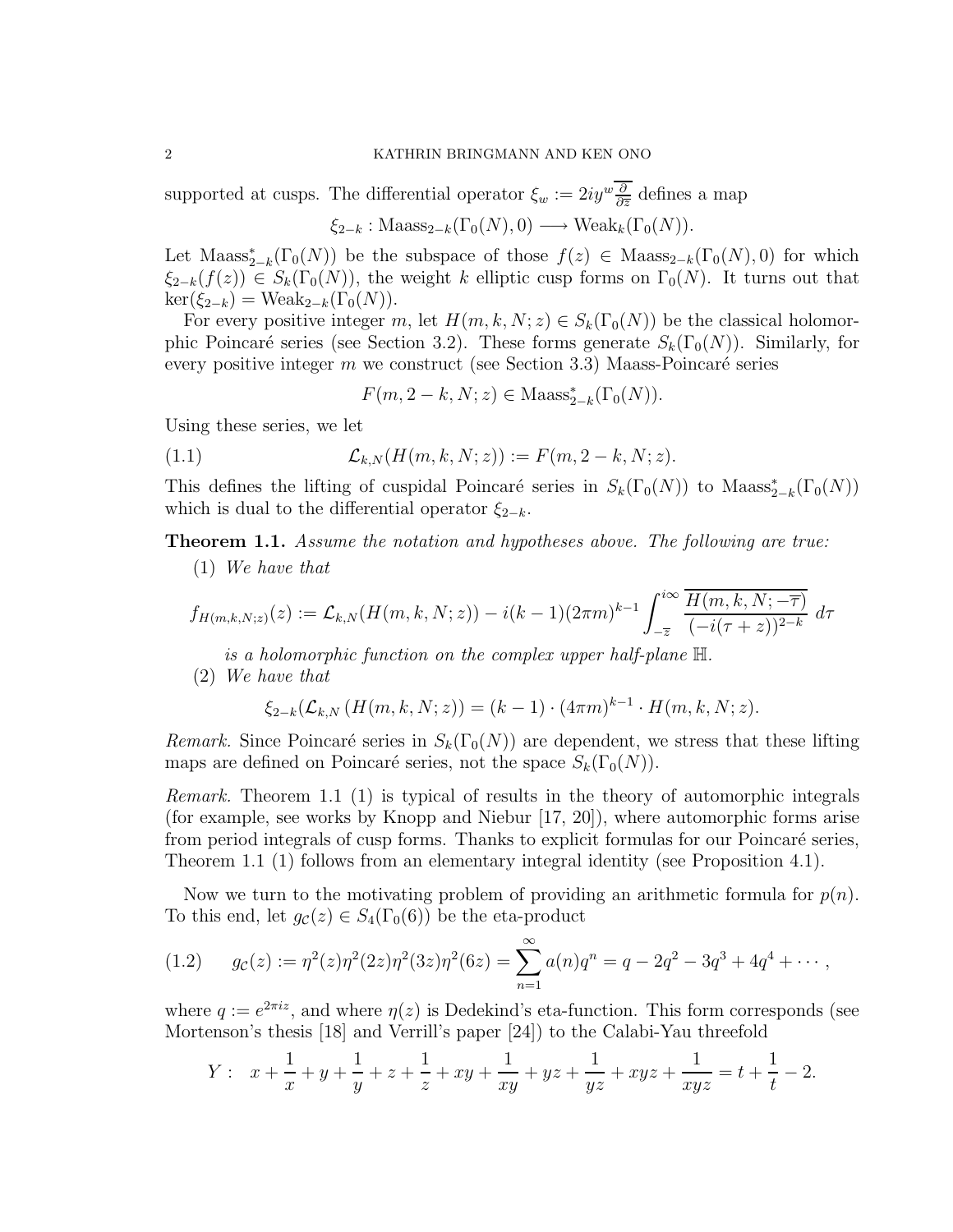For odd primes p, this implies that  $a(p) = p^3 - p^2 - 13 - N(p)$ , where  $N(p) := \#Y(\mathbb{F}_p)$ . If  $\|\cdot\|$  denotes the usual Petersson norm, then define  $\mathcal{C}(z) \in \text{Maass}_0(\Gamma_0(6), -2)$  by

(1.3) 
$$
\mathcal{C}(z) := -\frac{1}{96\pi^3 \|g_c\|^2} \cdot \left(\frac{1}{2\pi i} \frac{\partial}{\partial z} + \frac{1}{2\pi \mathrm{Im} z}\right) \left(\mathcal{L}_{4,6}(g_c(z))\right).
$$

Due to the fact that the lifting maps are defined on Poincaré series,  $\mathcal{C}(z)$  is not well defined as given above. Later in the paper we resolve this issue by describing  $g_{\mathcal{C}}(z)$  in terms of the first Poincaré series in  $S_4(\Gamma_0(6))$ .

*Remark.* In terms of symmetric-square *L*-functions,  $(1.3)$  implies

$$
\mathcal{C}(z) = -\frac{64}{27\pi \cdot L(\text{Sym}^2(g_c), 1)} \cdot \left(\frac{1}{2\pi i} \frac{\partial}{\partial z} + \frac{1}{2\pi \text{Im} z}\right) (\mathcal{L}_{4,6}(g_c(z))).
$$

For positive  $d \equiv 0, 3 \pmod{4}$ , let  $\mathcal{Q}_d^{(p)}$  $\frac{d^{(p)}}{d}$  be the set of positive definite integral binary quadratic forms (including imprimitive forms)  $Q(x, y) = [a, b, c] = ax^2 + bxy + cy^2$  of discriminant  $-d = b^2 - 4ac$ , where 6 | a. The group  $\Gamma_0(6)$  acts on  $\mathcal{Q}_d^{(p)}$  $\binom{p}{d}$  in the usual way. For each Q, let  $\tau_Q$  be the unique root of  $Q(x, 1) = 0$  in H, and let  $\Gamma_{\tau_Q} \subseteq \Gamma_0(6)$  be its isotropy subgroup. As in the theory of complex multiplication, we refer to each  $\mathcal{C}(\tau_Q)$ as a *singular modulus*. For positive integers  $n$ , let

,

(1.4) 
$$
\text{Tr}^{(p)}(n) := \sum_{Q \in \mathcal{Q}_{24n-1}^{(p)}/\Gamma_0(6)} \frac{\chi_{12}(Q)\mathcal{C}(\tau_Q)}{\# \Gamma_{\tau_Q}}
$$

where  $\chi_{12}(Q) = \chi_{12}([a, b, c]) := \left(\frac{12}{b}\right)$  $\frac{2}{b}$ . The following gives the formula for  $p(n)$ .

**Theorem 1.2.** If n is a positive integer, then

$$
p(n) = \frac{\text{Tr}^{(p)}(n)}{24n - 1}.
$$

Remark. This phenomenon, where coefficients of half-integral weight forms are "traces" of singular moduli was observed by Zagier [25]. Recent papers by the authors [6] and Bruinier and Funke [12] give generalizations.

In Section 2 we recall facts about weak Maass forms. In Section 3 we construct the Poincaré series  $H(m, k, N; z)$  and  $F(m, 2 - k, N; z)$ , and we compute their Fourier expansions. In Sections 4 and 5 we prove Theorems 1.1 and 1.2. In Section 6 we explain how Theorem 1.1 is related to Ramanujan's mock theta functions.

#### Acknowledgements

The authors thank Scott Ahlgren, Sharon Garthwaite, Karl Mahlburg, and the referees for their remarks on earlier versions of this paper.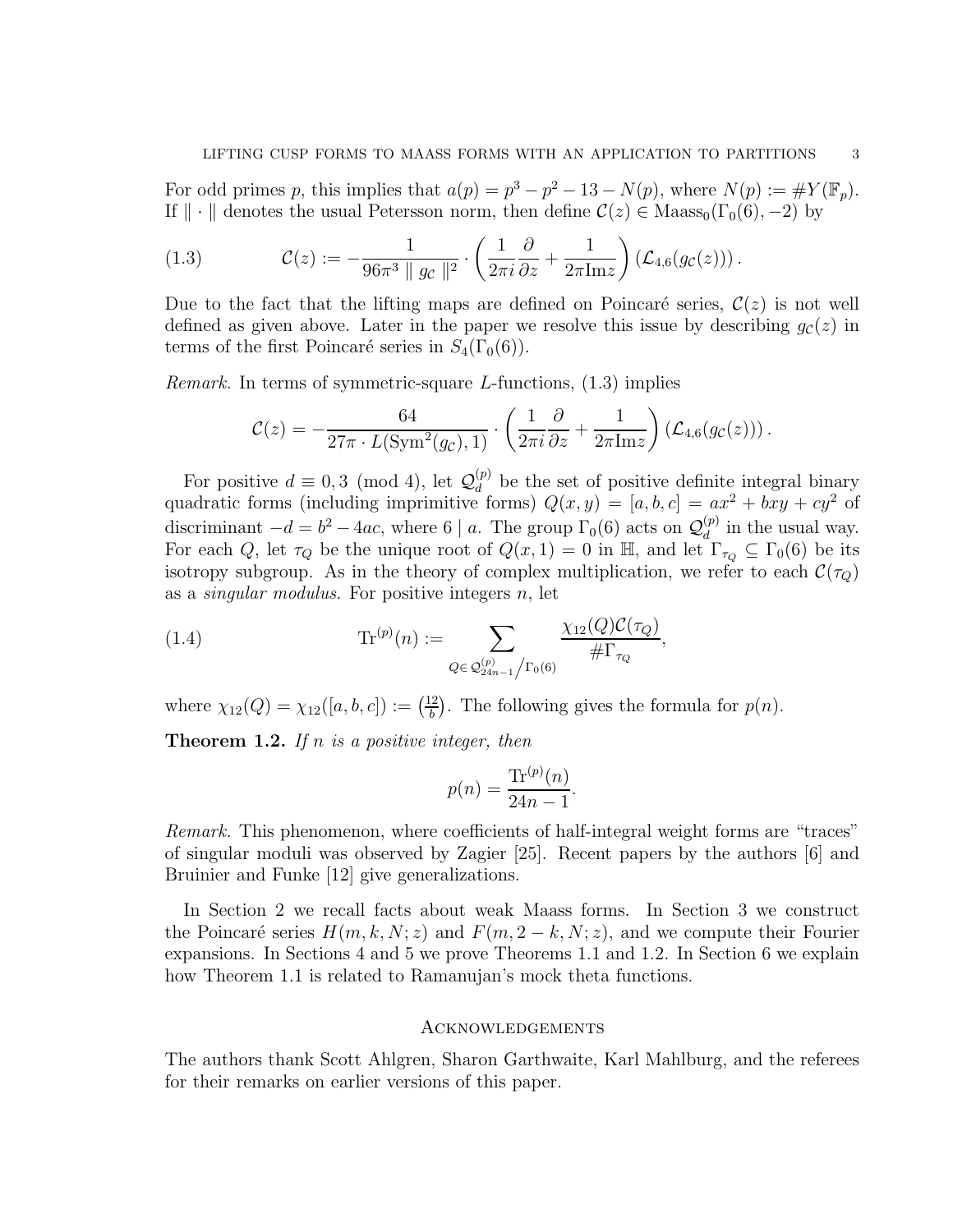### 2. Weak Maass forms

We recall the notion of a weak Maass form of weight  $k \in \frac{1}{2}$  $\frac{1}{2}\mathbb{Z}$ . If  $z = x + iy \in \mathbb{H}$  with  $x, y \in \mathbb{R}$ , then the weight k hyperbolic Laplacian is given by

(2.1) 
$$
\Delta_k := -y^2 \left( \frac{\partial^2}{\partial x^2} + \frac{\partial^2}{\partial y^2} \right) + iky \left( \frac{\partial}{\partial x} + i \frac{\partial}{\partial y} \right).
$$

For odd integers d, define  $\epsilon_d$  by

(2.2) 
$$
\epsilon_d := \begin{cases} 1 & \text{if } d \equiv 1 \pmod{4}, \\ i & \text{if } d \equiv 3 \pmod{4}. \end{cases}
$$

If N is a positive integer (with  $4 \mid N$  if  $k \in \frac{1}{2}$  $\frac{1}{2}\mathbb{Z}\setminus\mathbb{Z}$ , then a weak Maass form of weight k on  $\Gamma_0(N)$  is any smooth function  $M : \mathbb{H} \to \mathbb{C}$  satisfying the following:

(1) For all  $A = \begin{pmatrix} a & b \\ c & d \end{pmatrix} \in \Gamma_0(N)$  and all  $z \in \mathbb{H}$ , we have

$$
M(Az) = \begin{cases} (cz+d)^k M(z) & \text{if } k \in \mathbb{Z}, \\ \left(\frac{c}{d}\right)^{2k} \epsilon_d^{-2k} (cz+d)^k M(z) & \text{if } k \in \frac{1}{2}\mathbb{Z} \setminus \mathbb{Z}. \end{cases}
$$

Here  $\left(\frac{c}{d}\right)$  $\frac{c}{d}$  denotes the extended Legendre symbol, and  $\sqrt{z}$  is the principal branch of the holomorphic square root.

- (2) There is a complex number  $\lambda$  for which  $\Delta_k M = \lambda M$ .
- (3) The function  $M(z)$  has at most linear exponential growth at cusps.

Remark. These transformation laws occur in Shimura's theory of half-integral weight modular forms [23].

Let Maass<sub>k</sub>( $\Gamma_0(N), \lambda$ ) denote the space of weight k weak Maass forms on  $\Gamma_0(N)$  with eigenvalue  $\lambda$  with respect to  $\Delta_k$ . Those forms with  $\lambda = 0$  are called *harmonic*, and they are relevant for Theorem 1.1. Here we recall some facts due to Bruinier and Funke (see Proposition 3.2 of [11]).

**Lemma 2.1.** The differential operator  $\xi_k := 2iy^k \frac{\partial}{\partial \overline{z}}$  maps  $\xi_k$  : Maass<sub>k</sub>( $\Gamma_0(N)$ , 0)  $\longrightarrow$  Weak<sub>2-k</sub>( $\Gamma_0(N)$ ),

and ker $(\xi_k)$  = Weak<sub>k</sub> $(\Gamma_0(N))$ .

# 3. POINCARÉ SERIES

To prove Theorem 1.1, we rely on explicit Fourier expansions (one could also argue directly with the defining series). Throughout, we rely on classical special functions whose properties and definitions may be found in [3]. We give them since they are useful in applications (for example, see [5]). In Section 3.1 we first recall the classical construction of Poincaré series (see [10, 15, 16]). In Sections 3.2 and 3.3 we give explicit Fourier expansions in terms of classical special functions (see [3] for more on these special functions).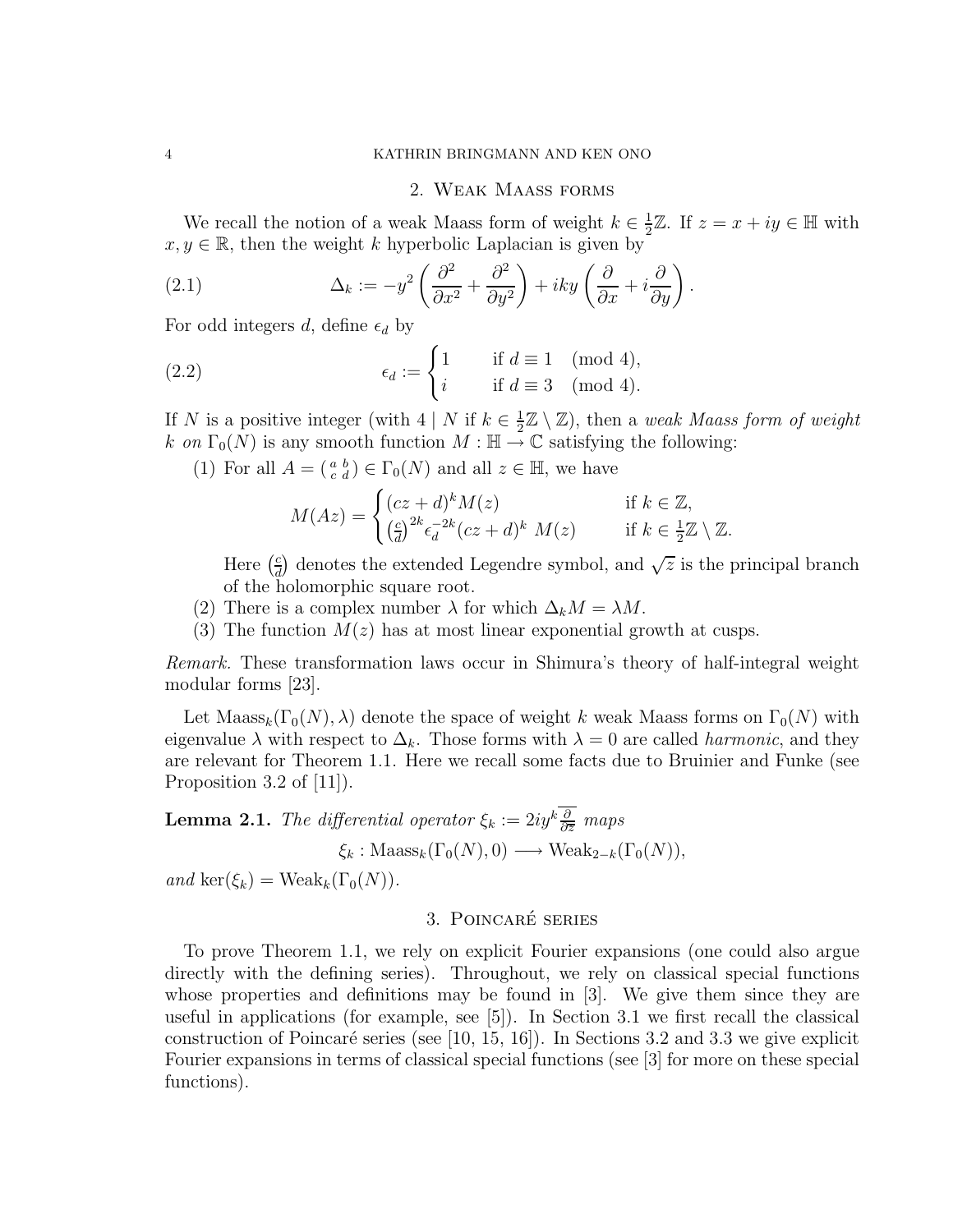3.1. The fundamental Poincaré series. Suppose that  $k \in \frac{1}{2}$  $\frac{1}{2}\mathbb{Z}$ , and that N is a positive integer (with  $4 | N$  if  $k \in \frac{1}{2}$  $\frac{1}{2}\mathbb{Z}\setminus\mathbb{Z}$ ). For  $A=(\begin{smallmatrix} a & b \\ c & d \end{smallmatrix})\in\Gamma_0(N)$ , define  $j(A, z)$  by

(3.1) 
$$
j(A, z) := \begin{cases} \sqrt{cz + d} & \text{if } k \in \mathbb{Z}, \\ \left(\frac{c}{d}\right) \varepsilon_d^{-1} \sqrt{cz + d} & \text{if } k \in \frac{1}{2}\mathbb{Z} \setminus \mathbb{Z}, \end{cases}
$$

where  $\varepsilon_d$  is defined by (2.2), and where  $\sqrt{z}$  is the principal branch of the holomorphic square root as before. As usual, for  $A \in \Gamma_0(N)$  and functions  $f : \mathbb{H} \to \mathbb{C}$ , we let

(3.2) 
$$
(f|_{k} A)(z) := j(A, z)^{-2k} f(Az).
$$

Let m be an integer, and let  $\varphi_m : \mathbb{R}^+ \to \mathbb{C}$  be a function which satisfies  $\varphi_m(y) = O(y^{\alpha}),$ as  $y \to 0$ , for some  $\alpha \in \mathbb{R}$ . If  $e(\alpha) := e^{2\pi i \alpha}$  as usual, then

(3.3) 
$$
\varphi_m^*(z) := \varphi_m(y)e(mx)
$$

is fixed by the group of translations  $\Gamma_{\infty} := \{ \pm \left( \begin{smallmatrix} 1 & n \\ 0 & 1 \end{smallmatrix} \right) : n \in \mathbb{Z} \}.$  Given this data we let

(3.4) 
$$
P(m,k,N,\varphi_m;z) := \sum_{A \in \Gamma_\infty \backslash \Gamma_0(N)} (\varphi_m^* \mid_k A)(z).
$$

The explicit Fourier expansions are given in terms of the Kloosterman sums

(3.5) 
$$
K_k(m, n, c) := \begin{cases} \sum_{v(c)^{\times}} e\left(\frac{m\overline{v} + nv}{c}\right) & \text{if } k \in \mathbb{Z},\\ \sum_{v(c)^{\times}} \left(\frac{c}{v}\right)^{2k} \varepsilon_v^{2k} e\left(\frac{m\overline{v} + nv}{c}\right) & \text{if } k \in \frac{1}{2}\mathbb{Z} \setminus \mathbb{Z}. \end{cases}
$$

In the sums above, v runs through the primitive residue classes modulo c, and  $\overline{v}$  denotes the multiplicative inverse of  $v$  modulo  $c$ . The following lemma gives the fundamental properties of such Poincaré series (for example, see Proposition 3.1 of [13] where  $N = 4$ ).

**Lemma 3.1.** If  $k > 2 - 2\alpha$ , then the following are true.

- (1) Each Poincaré series  $P(m, k, N, \varphi_m; z)$  is a weight k  $\Gamma_0(N)$ -invariant function.
- (2) Near the cusp at  $\infty$ , the function  $P(m, k, N, \varphi_m; z) \varphi_m^*(z)$  has moderate growth. Near the other cusps,  $P(m, k, N, \varphi_m; z)$  has moderate growth.
- (3) If  $P(m, k, N, \varphi_m; z)$  is twice continuously differentiable, then it has the locally uniformly absolutely convergent Fourier expansion

$$
P(m, k, N, \varphi_m; z) = \varphi_m^*(z) + \sum_{n \in \mathbb{Z}} a(n, y) e(nx),
$$

where

$$
a(n,y) := \sum_{\substack{c>0\\c\equiv 0\pmod{N}}}^{\infty} c^{-k} K_k(m,n,c) \int_{-\infty}^{\infty} z^{-k} \varphi_m\left(\frac{y}{c^2|z|^2}\right) e\left(-\frac{mx}{c^2|z|^2} - nx\right) dx.
$$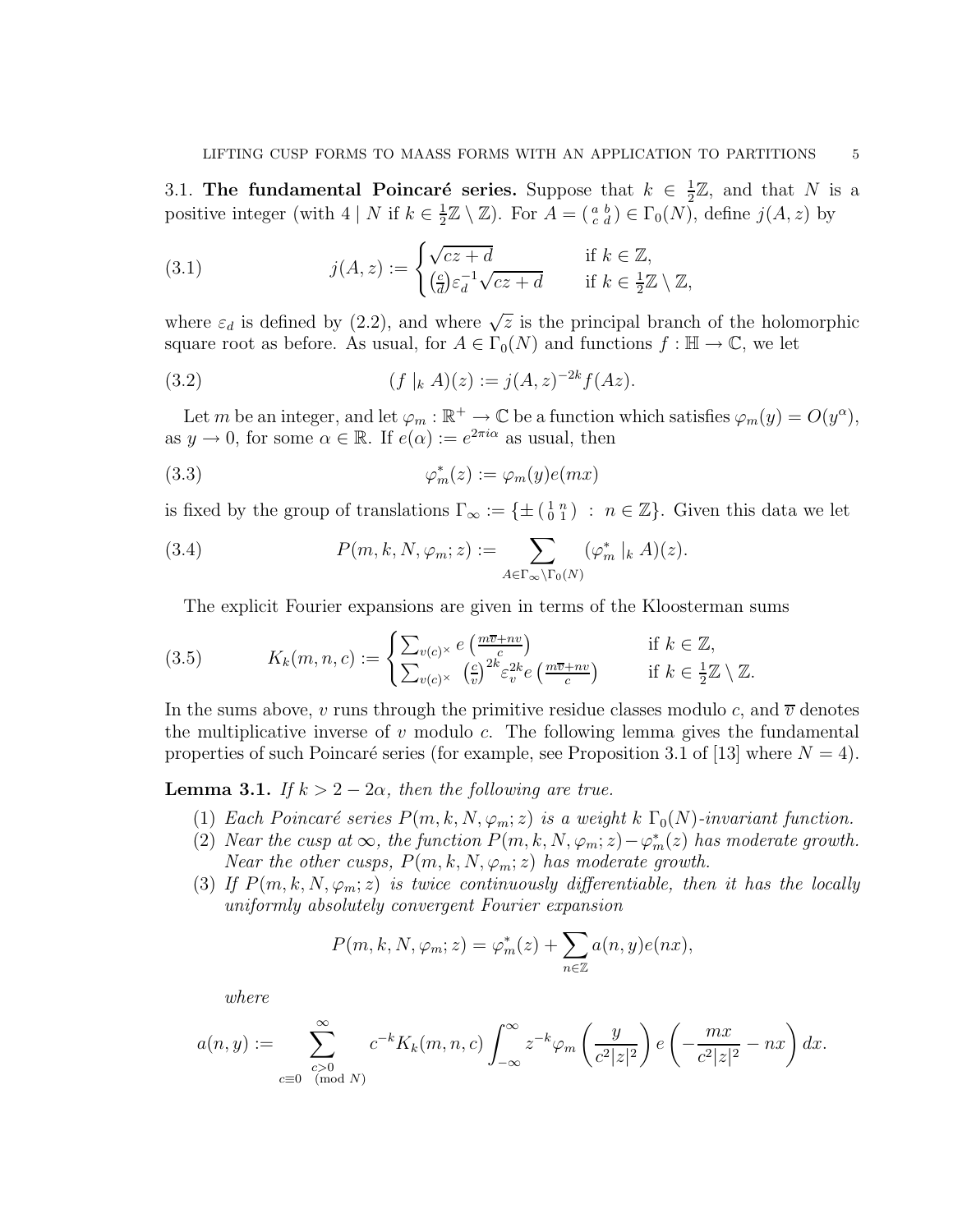3.2. The holomorphic Poincaré series  $H(m, k, N; z)$ . Suppose that  $2 < k \in \frac{1}{2}$  $\frac{1}{2}\mathbb{Z},$ and that N is a positive integer (with  $4 | N$  if  $k \in \frac{1}{2}$  $\frac{1}{2}\mathbb{Z}\setminus\mathbb{Z}$ ). For positive integers m, let

(3.6) 
$$
H(m,k,N;z) := P(m,k,N,1;z).
$$

Lemma 3.1, combined with facts about Petersson norms, implies the following well known proposition (for example, see Chapter 3 of [16]).

**Proposition 3.2.** The set of Poincaré series  $\{H(m, k, N; z) : m \ge 1\}$  spans  $S_k(\Gamma_0(N))$ . Moreover, if  $\delta(m,n)$  is the Kronecker delta-function and  $J_{k-1}$  is the usual J-Bessel function, then  $H(m, k, N; z) = \sum_{n=1}^{\infty} b_m(n)q^n$ , where

$$
b_m(n) = \left(\frac{n}{m}\right)^{\frac{k-1}{2}} \left( \delta(m,n) + 2\pi i^{-k} \sum_{\substack{c>0\\c \equiv 0 \pmod{N}}} \frac{K_k(m,n,c)}{c} \cdot J_{k-1}\left(\frac{4\pi\sqrt{nm}}{c}\right) \right).
$$

3.3. Maass-Poincaré series  $F(m, 2 - k, N; z)$ . Although the series  $F(m, 2 - k, N; z)$ are less well known, they have appeared in earlier works [6, 10, 13, 15, 19]. To define them, again suppose that  $2 < k \in \frac{1}{2}$  $\frac{1}{2}\mathbb{Z}$ , and that N is a positive integer (with 4 | N if  $k \in \frac{1}{2}$  $\frac{1}{2}\mathbb{Z}\setminus\mathbb{Z}$ . To employ Lemma 3.1, we first select an appropriate function  $\varphi$ .

Let  $M_{\nu,\mu}(z)$  be the usual M-Whittaker function. For complex s, let

$$
\mathcal{M}_s(y) := |y|^{-\frac{k}{2}} M_{\frac{k}{2} \operatorname{sgn}(y), s-\frac{1}{2}}(|y|),
$$

and for positive m let  $\varphi_{-m}(z) := \mathcal{M}_{1-\frac{k}{2}}(-4\pi my)$ . We now let

(3.7) 
$$
F(m, 2-k, N; z) := P(-m, 2-k, N, \varphi_{-m}; z).
$$

Lemma 3.1 leads to the following proposition (for a proof in the  $N = 4$  case see [6]).

**Proposition 3.3.** Each  $F(m, 2-k, N; z)$  is in Maass<sub>2-k</sub>( $\Gamma_0(N), 0$ ). Moreover, if  $I_{k-1}$ is the usual I-Bessel function, and  $\Gamma(a, x)$  is the incomplete  $\Gamma$ -function, then

$$
F(m, 2-k, N; z) = (1 - k) \left( \Gamma(k - 1, 4\pi my) - \Gamma(k - 1) \right) q^{-m} + \sum_{n \in \mathbb{Z}} c(n, y) q^n.
$$

1) If  $n < 0$ , then

$$
c(n, y) = 2\pi i^{k} (1 - k) \Gamma(k - 1, 4\pi |n|y) \left| \frac{n}{m} \right|^{\frac{1-k}{2}}
$$
  
\$\times \sum\_{\substack{c>0 \\ c \equiv 0 \pmod{N}}} \frac{K\_{2-k}(-m, n, c)}{c} \cdot J\_{k-1}\left(\frac{4\pi \sqrt{|mn|}}{c}\right)\$

.

.

2) If  $n > 0$ , then

$$
c(n,y) = -2\pi i^k \Gamma(k) \left(\frac{n}{m}\right)^{\frac{1-k}{2}} \sum_{\substack{c>0 \ \text{ (mod } N)}} \frac{K_{2-k}(-m,n,c)}{c} \cdot I_{k-1}\left(\frac{4\pi\sqrt{|mn|}}{c}\right)
$$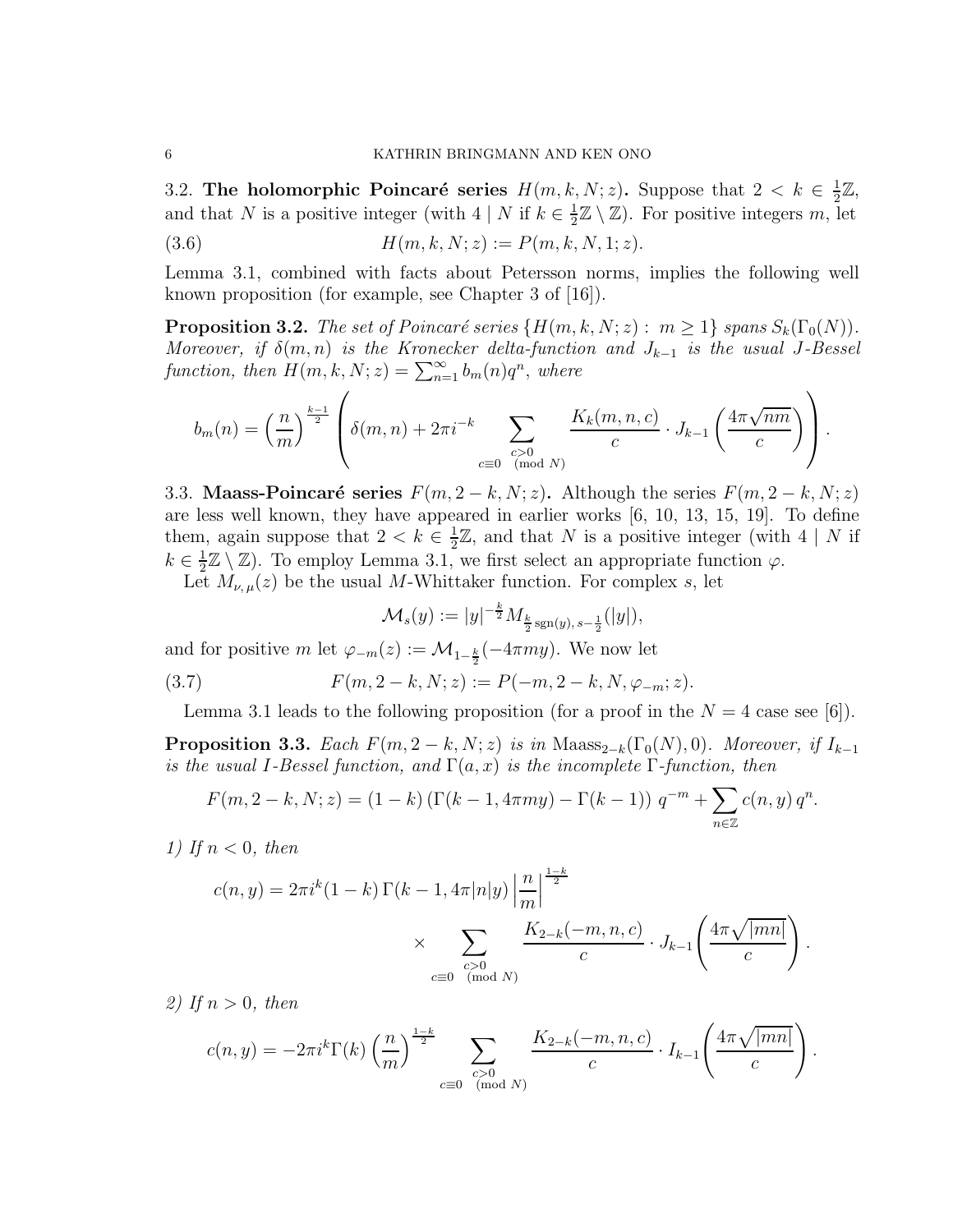3) If  $n = 0$ , then

$$
c(0, y) = -2^{k} \pi^{k} i^{k} m^{k-1} \sum_{\substack{c > 0 \\ c \equiv 0 \pmod{N}}} \frac{K_{2-k}(-m, 0, c)}{c^{k}}.
$$

## 4. Proof of Theorem 1.1

Throughout, suppose that  $2 < k \in \frac{1}{2}$  $\frac{1}{2}\mathbb{Z}$ , and that N is a positive integer (with 4 | N if  $k \in \frac{1}{2}$  $\frac{1}{2}\mathbb{Z}\setminus\mathbb{Z}$ ).

We begin with an elementary integral identity.

**Proposition 4.1.** If n is a positive integer, then

$$
\int_{-\overline{z}}^{i\infty} \frac{e^{2\pi in\tau}}{(-i(\tau+z))^{2-k}} d\tau = i(2\pi n)^{1-k} \cdot \Gamma(k-1, 4\pi n y) q^{-n}.
$$

Proof. This identity follows by the direct calculation

$$
\int_{-\overline{z}}^{i\infty} \frac{e^{2\pi in\tau}}{(-i(\tau+z))^{2-k}} d\tau = \int_{2iy}^{i\infty} \frac{e^{2\pi in(\tau-z)}}{(-i\tau)^{2-k}} d\tau = i(2\pi n)^{1-k} \cdot \Gamma(k-1, 4\pi ny) q^{-n}.
$$

Proof of Theorem 1.1. We first prove Theorem 1.1 (2). For convenience, let

$$
F(m, 2-k, N; z) = (k-1)\Gamma(k-1)q^{-m} + \sum_{n=0}^{\infty} a(n)q^{n} + \sum_{n=1}^{\infty} b(n)\Gamma(k-1, 4\pi ny) q^{-n}.
$$

The operator  $\xi_{2-k}$  is anti-linear, and it has the property that  $\xi_{2-k}(f) = 0$  for holomorphic functions  $f$ . We also have the identity

$$
\xi_{2-k} \left( \Gamma(k-1, 4\pi n y) \right) = -(4\pi n)^{k-1} e^{-4\pi n y}.
$$

These facts imply that

$$
\xi_{2-k}(F(m,2-k,N;z)) = -(4\pi)^{k-1} \sum_{n=1}^{\infty} n^{k-1} \overline{b(n)} q^n.
$$

By the definition of  $\mathcal{L}_{k,N}$ , Theorem 1.1 (2) follows from the identity

$$
\overline{K_{2-k}(-m,-n,c)} = K_k(m,n,c).
$$

To prove Theorem 1.1 (1), it suffices to compare the Fourier expansion of

$$
\int_{-\bar{z}}^{i\infty} \frac{\overline{H(m,k,N;-\overline{\tau})}}{(-i(\tau+z))^{2-k}} d\tau
$$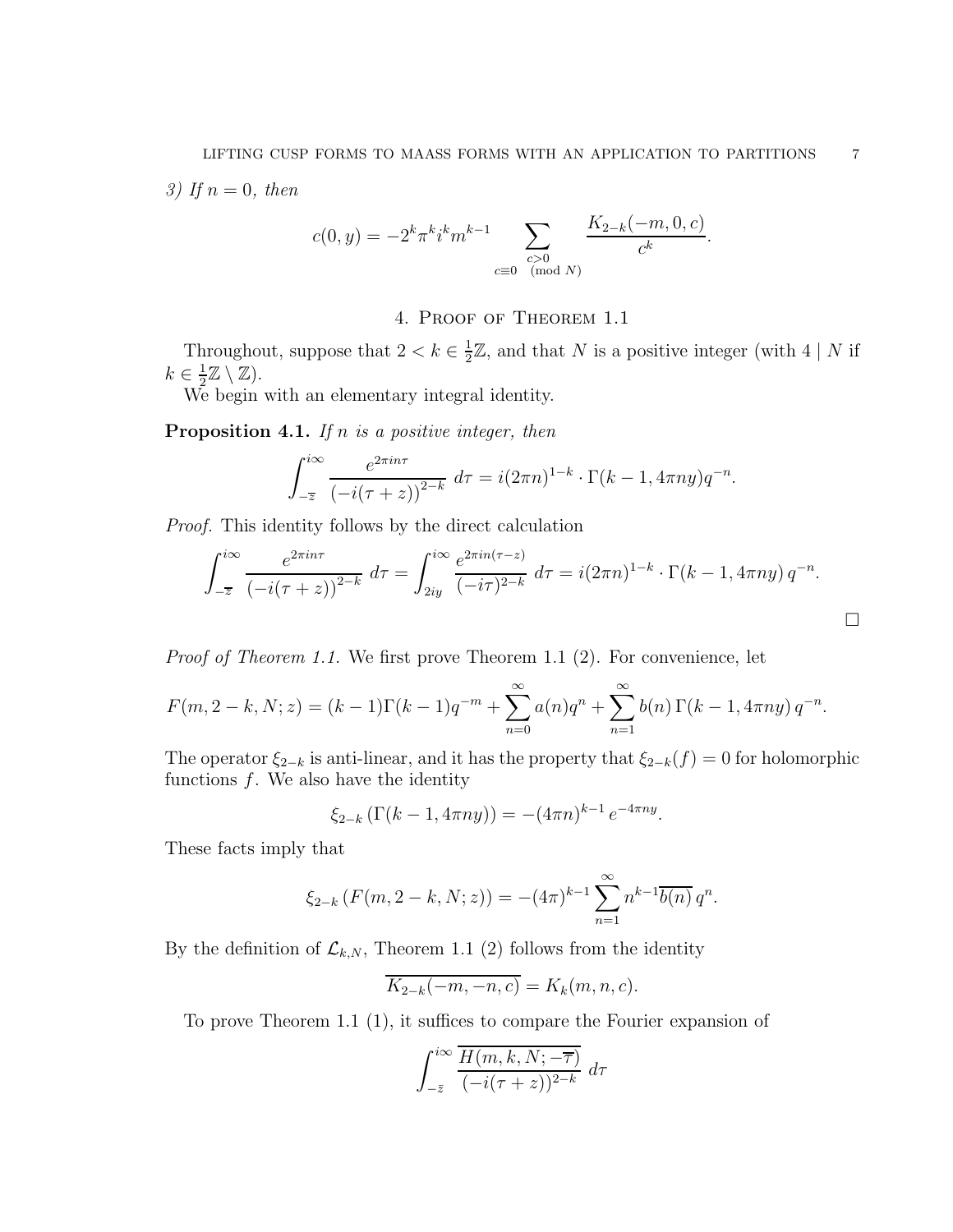with the non-holomorphic part of  $F(m, 2-k, N; z)$ . If  $H(m, k, N; z) = \sum_{n=1}^{\infty} b(n)q^n$ , then by Proposition 4.1 we find that

$$
\int_{-\bar{z}}^{i\infty} \frac{\overline{H(m,k,N;-\overline{\tau})}}{(-i(\tau+z))^{2-k}} d\tau = i(2\pi)^{1-k} \sum_{n=1}^{\infty} \frac{\overline{b(n)}}{n^{k-1}} \Gamma(k-1,4\pi ny) q^{-n}.
$$

The claim now follows from the formulas in Propositions 3.2 and 3.3.  $\Box$ 

### 5. Proof of Theorem 1.2

In earlier work  $[7]$ , the authors proved that if n is a positive integer, then

$$
p(n) = \frac{1}{24n - 1} \sum_{Q \in \mathcal{Q}_{24n-1}^{(p)}/\Gamma_0(6)} \frac{\chi_{12}(Q)P(\tau_Q)}{\# \Gamma_{\tau_Q}},
$$

where

(5.1) 
$$
P(z) := 4\pi \sum_{A \in \Gamma_{\infty} \backslash \Gamma_0(6)} \text{Im}(Az)^{\frac{1}{2}} I_{\frac{3}{2}}(2\pi \text{Im}(Az)) e(-\text{Re}(Az)).
$$

This was obtained by reformulating Rademacher's exact formula using Salié sums.

Therefore, it suffices to show that

$$
P(z) = -\frac{1}{96\pi^3 \|g_c\|^2} \cdot \left(\frac{1}{2\pi i} \frac{\partial}{\partial z} + \frac{1}{2\pi \mathrm{Im} z}\right) \left(\mathcal{L}_{4,6}(g_c(z))\right).
$$

Since  $\dim_{\mathbb{C}}(S_4(\Gamma_0(6))) = 1$ , it follows (for example, see Chapter 3 of [16]) that

$$
g_{\mathcal{C}}(z) = 32\pi^3 || g_{\mathcal{C}} ||^2 \cdot H(1, 4, 6; z).
$$

Therefore, it suffices to show that

$$
P(z) = -\frac{1}{3} \left( \frac{1}{2\pi i} \frac{\partial}{\partial z} + \frac{1}{2\pi \text{Im} z} \right) F(1, -2, 6; z).
$$

For this we need the Fourier expansion of  $P(z)$  which was computed by Niebur [20]. Correcting some typographical errors in his paper, we find that

$$
P(z) = 4\pi I_{\frac{3}{2}}(2\pi y)y^{\frac{1}{2}}e^{-2\pi ix} + \sum_{n \in \mathbb{Z}} b(n, y)q^n,
$$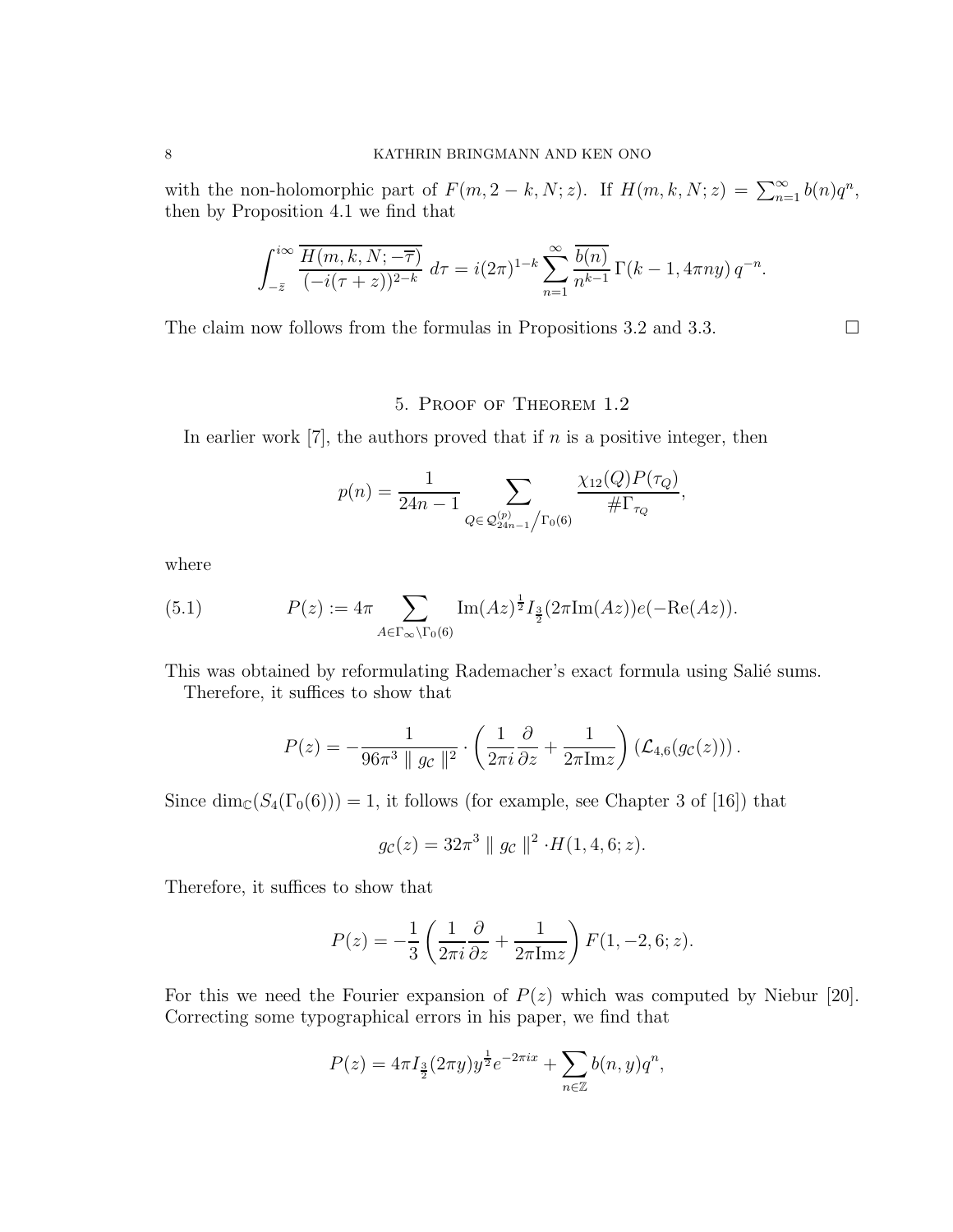where (5.2)

$$
\begin{cases} \frac{8\pi^3}{3y} \sum_{\substack{c>0\\c\equiv 0\pmod{6}}} \frac{K_{-2}(-1,0,c)}{c^4} & \text{if } n=0, \\ 8\pi y^{1/2} e^{2\pi ny} K_{\frac{3}{2}}(2\pi ny) \sum_{c} \frac{K_{-2}(-1,n,c)}{c} \cdot I_3\left(\frac{4\pi\sqrt{n}}{c}\right) & \text{if } n>0, \end{cases}
$$

$$
b(n,y) := \begin{cases} 8\pi y^{1/2} e^{2\pi ny} K_{\frac{3}{2}}(2\pi ny) & \sum_{c \ge 0 \pmod{6}} \frac{K_{-2}(-1, n, c)}{c} \cdot I_3\left(\frac{4\pi\sqrt{n}}{c}\right) & \text{if } n > 0, \\ & \sum_{c \equiv 0 \pmod{6}} \frac{K_{-2}(-1, n, c)}{c} \cdot J_3\left(\frac{4\pi\sqrt{|n|}}{c}\right) & \text{if } n < 0. \end{cases}
$$

$$
\left\{\frac{8\pi y^{1/2}e^{2\pi ny}K_{\frac{3}{2}}(2\pi|n|y)}{c=0}\sum_{\substack{c>0\\(\text{mod }6)}}\frac{1}{c}\frac{1}{c}\cdot J_3\left(\frac{1}{c}\right)^{1/2}|r|^{1/2}}{c}\right\} \text{ if } n<0.
$$

Thanks to Proposition 3.3 and (5.2), the theorem is obtained (after some computation) using the identities:

$$
\Gamma(3, y) = e^{-y} (y^2 + 2y + 2),
$$
  
\n
$$
\frac{\partial}{\partial z} \Gamma(3, 4\pi |n|y) = 32\pi^3 i |n|^3 y^2 e^{-4\pi |n|y},
$$
  
\n
$$
I_{\frac{3}{2}}(z) = \left(\frac{z}{2\pi}\right)^{1/2} \left(\frac{1}{z^2} (e^{-z} - e^z) + \frac{1}{z} (e^z + e^{-z})\right),
$$
  
\n
$$
K_{\frac{3}{2}}(z) = \left(\frac{\pi}{2z}\right)^{1/2} e^{-z} \left(1 + \frac{1}{z}\right).
$$

### 6. Relationship with Ramanujan's Mock theta functions

Ramanujan's mock theta functions are a collection of 22 "strange" q-series such as

(6.1) 
$$
f(q) := 1 + \sum_{n=1}^{\infty} \frac{q^{n^2}}{(1+q)^2(1+q^2)^2 \cdots (1+q^n)^2}.
$$

They do not arise as the minor modification of a modular form. Nevertheless, a wealth of evidence, such as identities involving mock theta functions and modular forms, suggested a strong connection between these objects (for example, see [4] and the references therein). Determining their place in the theory of automorphic forms was a puzzle for many decades, a quandary nicely described [14] by Freeman Dyson in 1987:

"The mock theta-functions give us tantalizing hints of a grand synthesis still to be discovered. Somehow it should be possible to build them into a coherent group-theoretical structure, analogous to the structure of modular forms which Hecke built around the old theta-functions of Jacobi. This remains a challenge for the future."

In his 2002 Ph.D. thesis [26, 27], Zwegers made an important breakthrough. Loosely speaking, he "completed" the mock theta functions to obtain weight  $1/2$  weak Maass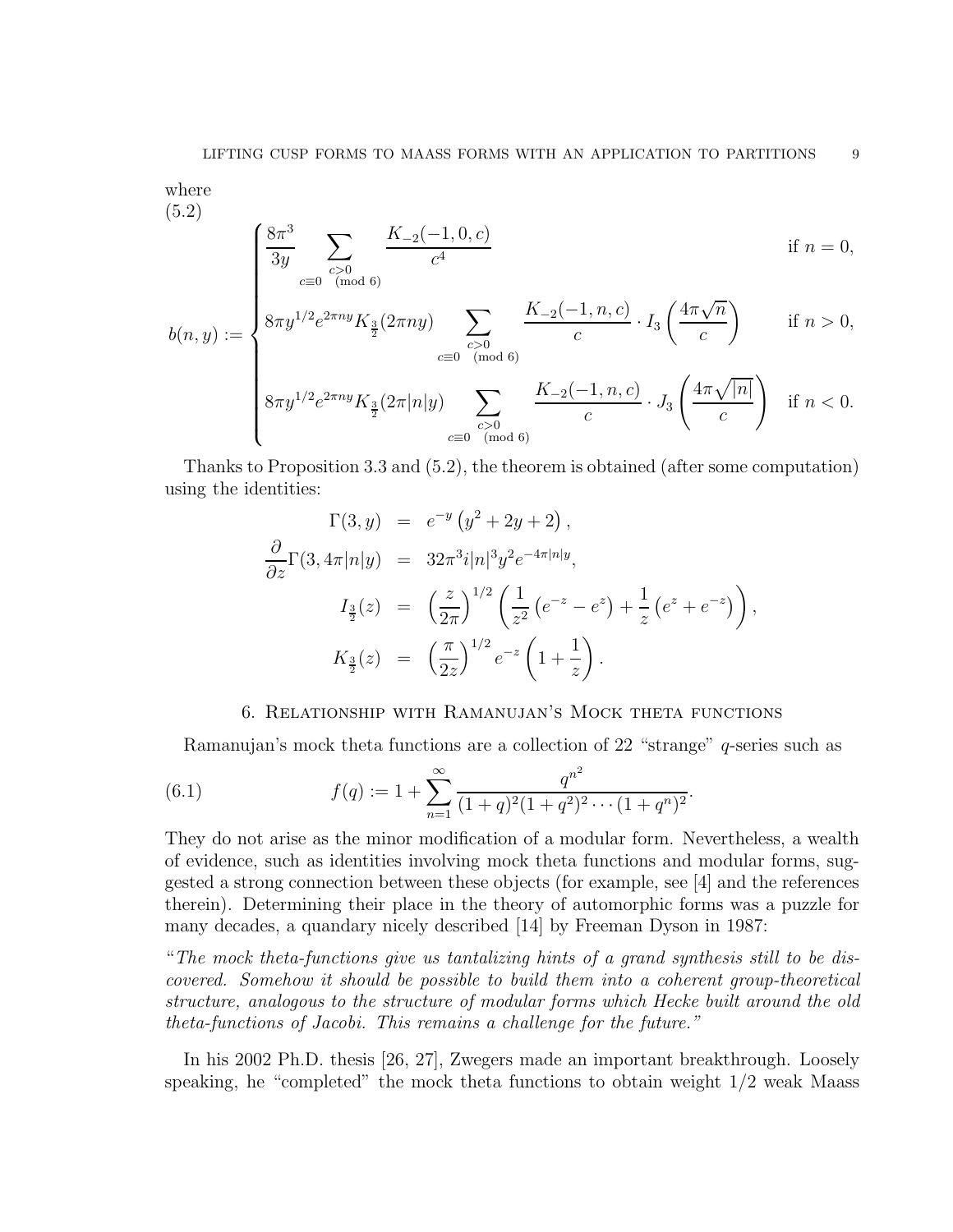forms. In the case of  $f(q)$ , it turns out that (see Corollary 2.3 of [5])

$$
M_f(z) := q^{-1} f(q^{24}) - 2i\sqrt{3} \cdot N_f(z)
$$

is a weight  $1/2$  weak Maass form on  $\Gamma_0(144)$  with Nebentypus  $\chi_{12}(\cdot) := \left(\frac{12}{3}\right)^{1/2}$  $\left(\frac{2}{n}\right)$ , where

$$
N_f(z) := -\int_{-24\overline{z}}^{i\infty} \frac{\sum_{n=-\infty}^{\infty} (n + \frac{1}{6}) e^{3\pi i (n + \frac{1}{6})^2 \tau}}{\sqrt{-i(\tau + 24z)}} d\tau.
$$

In the context of Theorem 1.1 (1),  $N_f(z)$  plays the role of the period integral, and the mock theta function  $f(q)$  plays the role of the holomorphic function  $f_{H(m,k,N;z)}(z)$ .

Zwegers' work, combined with recent work by the authors [5, 8, 9], establishes that the mock theta functions (resp. certain  $q$ -series arising from the Rogers-Fine basic hypergeometric series) are the holomorphic parts of weight  $1/2$  (resp.  $3/2$ ) harmonic weak Maass forms. In these cases, the non-holomorphic parts are indeed period integrals of weight 3/2 (resp. 1/2) theta functions. Theorem 1.1 illustrates this phenomenon for all other possible half-integral weights.

Despite this beautiful picture, many questions remain. For example, we ask:

**Question.** Can any of the  $f_{H(m,k,N;z)}(z)$  be represented as a combinatorial q-series such as those appearing in the theory of basic hypergeometric series?

#### **REFERENCES**

- [1] S. Ahlgren, The partition function modulo composite integers M, Math. Ann. 318 (2000), 795-803.
- [2] S. Ahlgren and K. Ono, Congruence properties of the partition function, Proc. Natl. Acad. Sci., USA 98, Issue 23 (2001), 12882-12884.
- [3] G. E. Andrews, R. Askey and R. Roy, Special functions, Cambridge Univ. Press, Cambridge, 1999.
- [4] G. E. Andrews, Mock theta functions, Theta functions Bowdoin 1987, Part 2 (Brunswick, ME., 1987), pages 283-297, Proc. Sympos. Pure Math. 49, Part 2, Amer. Math. Soc., Providence, RI., 1989.
- [5] K. Bringmann and K. Ono, The f(q) mock theta function conjecture and partition ranks, Invent. Math. 165 (2006), pages 243-266.
- [6] K. Bringmann and K. Ono, Arithmetic properties of coefficients of half-integral weight Maass-Poincaré series, Math. Ann., accepted for publication.
- [7] K. Bringman and K. Ono, An arithmetic formula for the partition function, Proc. Amer. Math. Soc., accepted for publication.
- [8] K. Bringmann and K. Ono, Dyson's ranks and Maass forms, submitted for publication.
- [9] K. Bringmann and K. Ono, q-series and weight 3/2 Maass forms, submitted for publication.
- [10] J. H. Bruinier, Borcherds products on  $O(2, \ell)$  and Chern classes of Heegner divisors, Springer Lect. Notes 1780, Springer-Verlag, Berlin, 2002.
- [11] J. H. Bruinier and J. Funke, On two geometric theta lifts, Duke Math. J. 125 (2004), pages 45-90.
- [12] J. H. Bruinier and J. Funke, Traces of CM-values of modular functions, J. Reine Angew. Math. 594 (2006), pages 1-33.
- [13] J. H. Bruinier, P. Jenkins, and K. Ono, *Hilbert class polynomials and traces of singular moduli*, Math. Ann. 334 (2006), pages 373-393.
- [14] F. Dyson, A walk through Ramanujan's garden, Ramanujan revisited (Urbana-Champaign, Ill. 1987), Academic Press, Boston, 1988, pages 7-28.